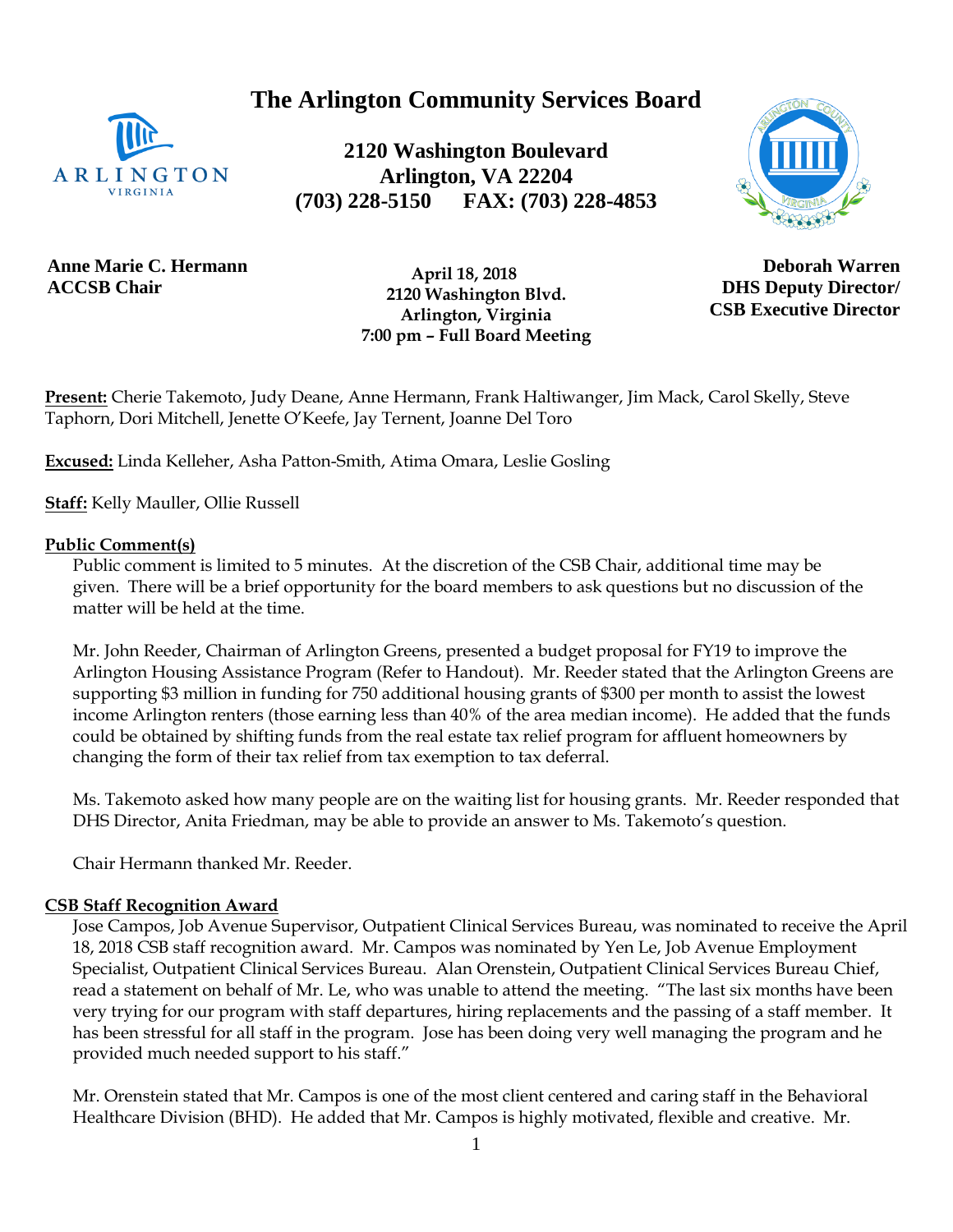Orenstein commended Mr. Campos in growing the employment program from one small component into a much broader evidenced-based program that provides modern supported employment and supportive education. Mr. Campos' daughters were in attendance.

Chair Hermann congratulated Mr. Campos.

Mr. Campos thanked the CSB for their continued support. He also thanked Mr. Orenstein. Mr. Campos stated that the Job Avenue Program works with six contracted staff from the non-profit organization PRS, Inc. He added that the program received 211 referrals last year and served a total of 312 individuals across all BHD programs. Mr. Campos stated that the Job Avenue Program is in the process of developing a supportive employment pilot program to assist individuals with developmental disabilities in finding employment.

### **CSB Staff Recognition Award**

Emily Siqveland, Mental Health Therapist, Team C, Outpatient Clinical Services Bureau, was also nominated to receive the April 18, 2018 CSB staff recognition award. Ms. Siqveland was nominated by Marti Mefford, Substance Use Case Manager, Residential and Specialized Clinical Services Bureau. Ms. Mefford stated that she nominated Emily because she is very compassionate and caring. She added that Ms. Siqveland is involved in many initiatives including the trauma informed care initiative and a newly developed client orientation training.

Chair Hermann congratulated Ms. Siqveland.

Ms. Siqveland stated that she appreciates the nomination and thanked Ms. Mefford and the CSB.

### **Presentation: Overview of Substance Use Disorders**

Chair Hermann introduced Suzanne Somerville, Bureau Chief, Residential and Specialized Clinical Services Bureau to the members. Ms. O'Keefe thanked the CSB members for the opportunity for the substance use disorder representatives to present their views on substance use disorders and the current environment of the community.

Ms. O'Keefe introduced Wes Sanchez, Employee Assistance Professional (EAP) Specialist for Arlington Public Schools, and Tom Walker, Director of Community Relations for the Encore Recovery Group.

Ms. Somerville distributed a flyer inviting the CSB to attend a Town Hall Meeting on Substance Use on May 2nd from 7:00 p.m. to 9:00 p.m. at Kenmore Middle School located at 200 S. Carlin Springs Road.

Mr. Sanchez stated that he has worked in substance use services for 30 years and is a resident of Arlington. He reported that an average of 1 in 10 Americans, or 10% of the population, has a substance use disorder. Mr. Sanchez stated that illicit substance use is primarily driven by non-medical use of pain relievers. He added that Arlington has had 60 incidents of opioid misuse so far this year. He further added that 15 incidents of overdoses were reported in the last four months resulting in three fatalities. Mr. Sanchez stated that he is very supportive of self-teaching educational treatment programs.

Ms. Somerville spoke about some of the initiatives that Arlington County has implemented to address the opioid epidemic.

- Reviewing continuum of the American Society of Addiction and Medicine which covers the spectrum from prevention to hospitalization – the focus is on the earlier stages of use from prevention to regular outpatient treatment and working to add intensive outpatient treatment
- Arlington currently has a social detox program (social detox does not include medication treatment/medical detox includes medication treatment)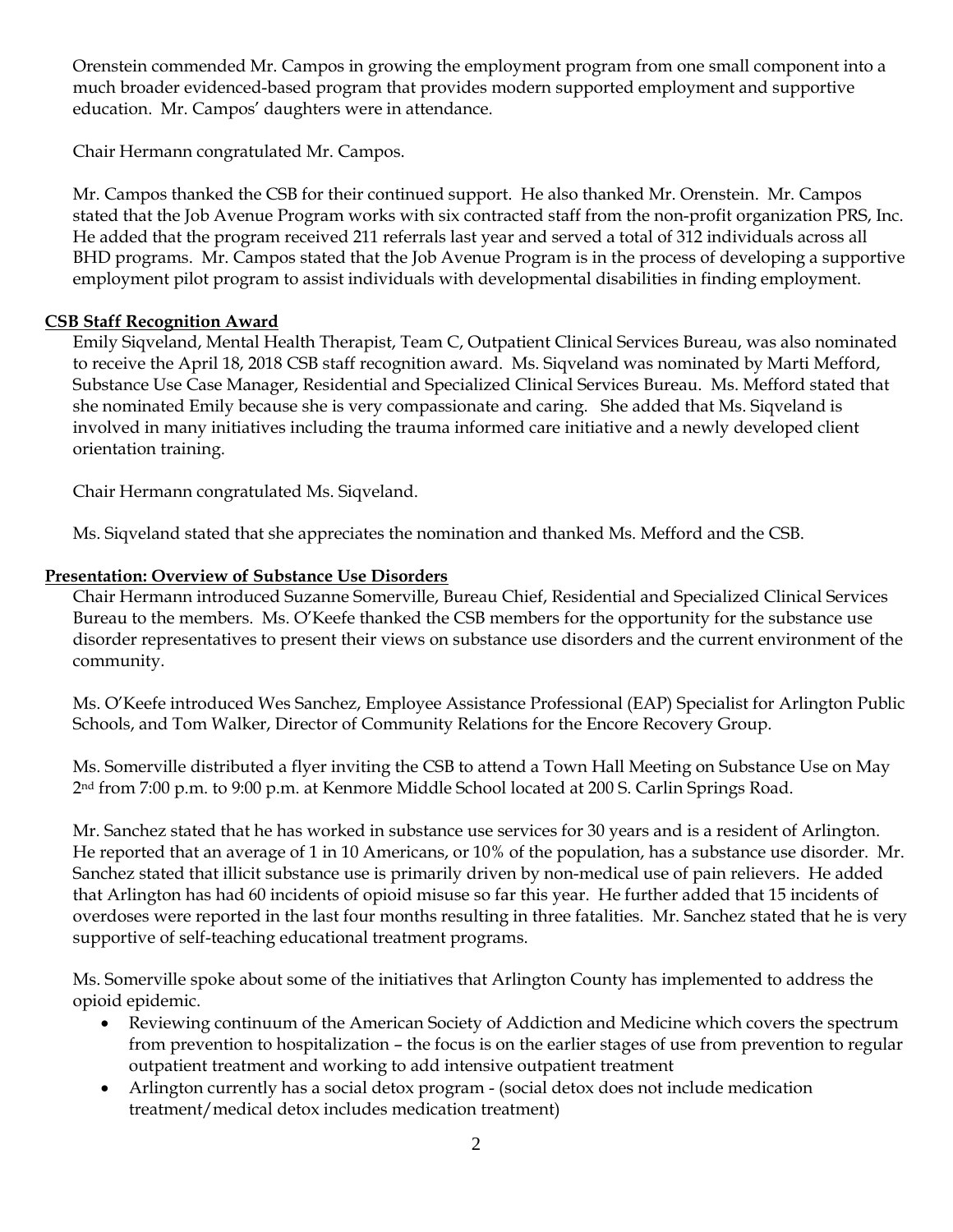- Partnered with Phoenix House who currently uses medical detox protocols
- Currently developing an RFP for a medical detox program
- An invitation to bid will be sent out for two additional residential program vendors that can provide medical detox– currently, Phoenix House is the only residential vendor
	- o Challenges lack of bed space and increased case-loads.
- The Addictions, Corrections and Treatment (ACT) program was established in the Arlington County Detention Facility (9-month residential program for individuals who are incarcerated)
- A 15-month Drug Court was developed as an alternative to incarceration
- The dual diagnosis and outpatient teams developed intensive dual diagnosis groups
- Created the Arlington Addiction Recovery Initiative (AARI) Stakeholders Group created to address the opioid epidemic in Arlington and has expanded out to increase prevention
- Increased collaboration with Arlington Schools and Public Health
- Installed permanent drug take back boxes in various locations

Mr. Walker stated that Encore Recovery Solutions serves a different population than the CSB; individuals who are well insured or have financial resources. Encore Recovery Solutions provides treatment services for addiction and behavioral health disorders. Mr. Walker stated that Encore has an office location in Ballston and recently closed on a 4-unit residential property located at 5805 N. 26<sup>th</sup> Street. He added that the home can house four individuals per unit for a total of 16 beds. Mr. Walker stated that the program has the support of the County Board, the police, and a portion of the community. He noted that meetings will be held with the community to discuss any concerns. Mr. Walker added that he attended the Open Monday's meeting on April 9<sup>th</sup> to respond to the portion of the community who have concerns about the program being located in a mostly residential area of Arlington.

Ms. Takemoto asked the age range of the programs participants. Mr. Walker responded that the age range is between 18 and 35.

Chair Hermann thanked Ms. Somerville, Mr. Walker and Mr. Sanchez for presenting to the members.

The members discussed drafting a letter of support for Encore and agreed they would need more information about the program before doing so. Encore Recovery Solutions is not an Arlington County vendor.

# **Approval of the March 21, 2018 ACCSB Meeting Minutes**

Chair Hermann called for a motion to approve the March 21, 2018 ACCSB Full Board meeting minutes. Mr. Mack motioned to approve the minutes, Ms. Takemoto seconded the motion, and the minutes were approved as amended.

## **CSB Spring Retreat Planning**

Chair Hermann opened a discussion about the CSB Spring Retreat scheduled for May 19th at 2120 Washington Boulevard in room 424. The committee discussed the suggested topics for the retreat. They are as follows:

- 1. Strategic planning for the upcoming fiscal year local and State budget
- 2. Community engagement to include CSB  $50<sup>th</sup>$  anniversary Ms. Warren will reach out to the Office of Communications and Community Engagement to ask if a representative would be able to attend to speak

## **Miscellaneous Updates/Information**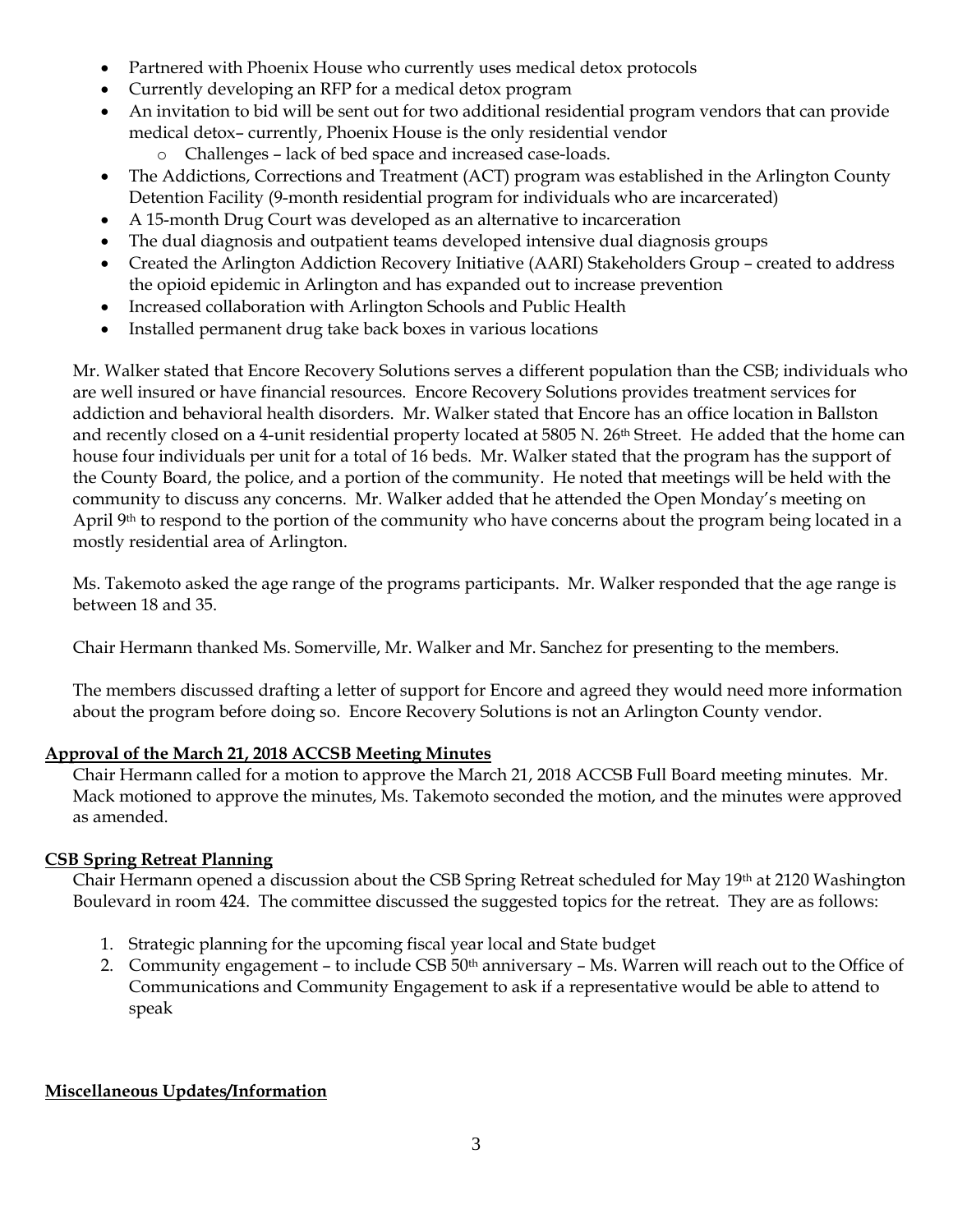- $\checkmark$  Mr. Russell reported out about a recent sentinel event; a death that occurred in one of the group homes. He stated that the official cause of death has not been announced. Mr. Russell provided an overview of the review process for Sentinel Events.
	- o DHS is notified by the group home when a death has occurred
	- o DHS ensures that the State is aware of the death
	- o A sentinel event review meeting is held by DHS
	- o DHS make recommendations for next steps
	- o A report is provided to the CSB Executive Committee

 $\checkmark$  Chair Hermann reported out about the Public Budget Hearing held on Tuesday, April 3<sup>rd</sup>. The CSB decided not to attend the Public Tax Rate(s) Hearing held on Thursday, April 5th.

The following CSB members presented at the Public Budget hearings:

- Cherie Takemoto
- Carol Skelly
- Jenette O'Keefe

Several members of the subcommittees also spoke at the Public Budget Hearing.

 $\checkmark$  Chair Hermann reminded the members about the annual Offender Aid and Restoration (OAR) will hold their 10th Annual Second Chance Fundraising Breakfast on Tuesday, April 24, 2018 from 7:45a.m. to 9:00a.m. at the Crystal Gateway Marriott in Crystal City. This event is a fundraiser to support OAR's programs, but there is no minimum and no maximum donation expected. RSVP is required to attend this event.

Mr. Mack and Chair Hermann, will each host a table at the event. Members wishing to attend should email Mr. Mack or Chair Hermann.

- $\checkmark$  Mr. Russell reminded the committee that the VACSB Training and Development Conference will be held May 2<sup>nd</sup> through May 4<sup>th</sup> in Norfolk, Virginia.
- $\checkmark$  Ms. Mitchell reported that the Mental Health Group Homes Committee held its first "We Care Dinner" on April 11th at the 13 Street Group Home. The dinners are a collaboration of County, CSB members, residents, family members and the vendor. The vendor CEO, Arthur Ginsberg, was in attendance. She added that 8 residents, 3 family members, 4 CSB members and 6 vendor staff also attended. Ms. Mitchell stated that the dinner was well received by the residents. The next We Care dinner will be held on May 16th at the North Fillmore Group Home and then the Kensington Apartments and Vaughn-Ball Home in the fall.
- $\checkmark$  Ms. Mauller reminded the members that nominations for the CSB Annual June Awards Ceremony are due to her by April 20th. She asked the members to think about community partner nominations.
- $\checkmark$  Mr. Russell distributed and provided an overview of the revised Aging and Disability Services Division (ADSD) organizational chart.
- $\checkmark$  Chair Hermann announced that there are 3 vacancies on the CSB full board. She asked the members to think about individuals that may be interested in joining. All interested individuals must apply for membership via the County public website.